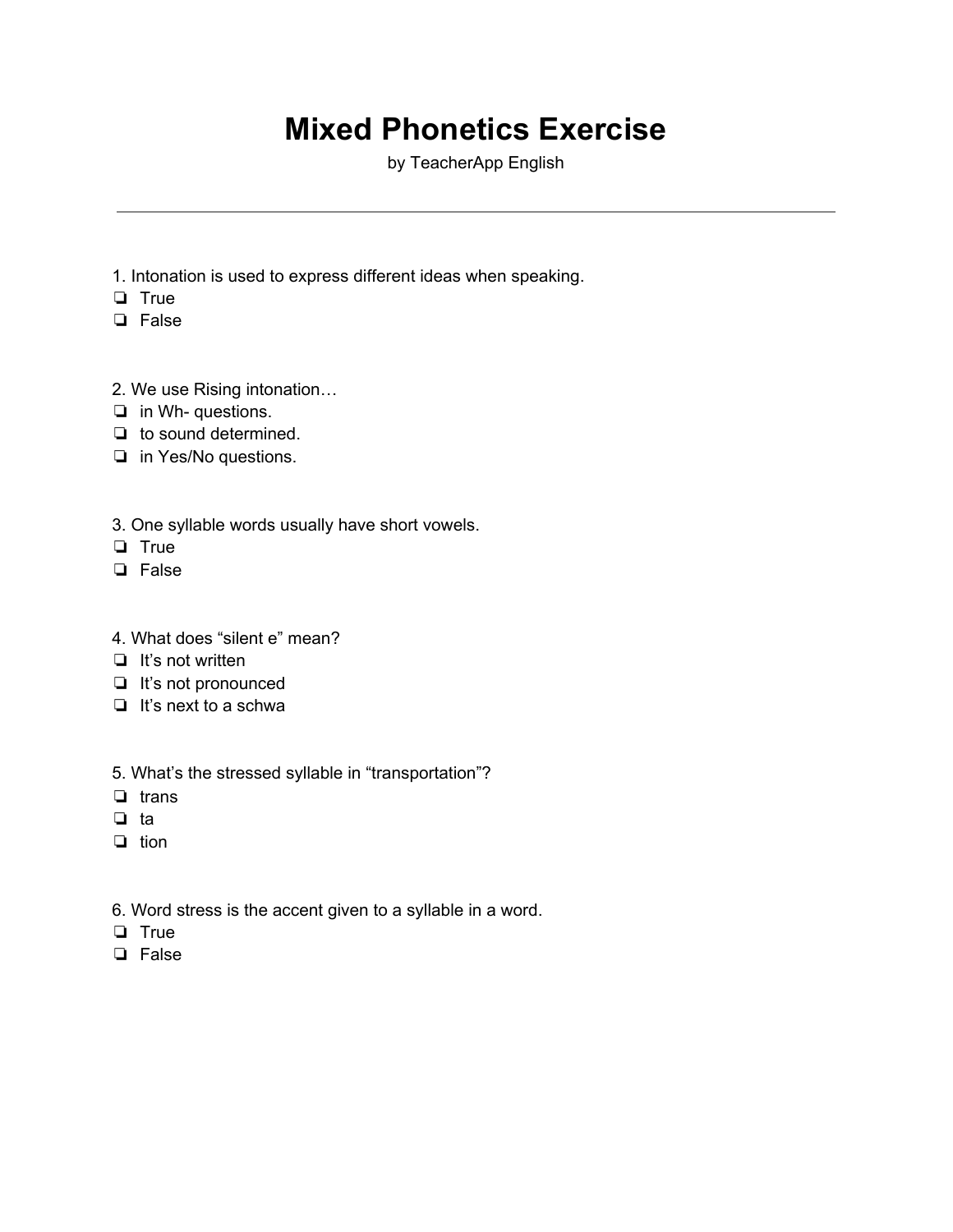#### 7. Learn

- $\Box$  /lɜː(ɹ)n/
- $\Box$  /lɜː(ɹ)/
- ❏ /ɜː(ɹ)n/

#### 8. Call

- ❏ /kɔː/
- ❏ /kɔːl/
- ❏ /kːl/
- 9. Which of the following symbols is called SCHWA?
- ❏ /θ/
- ❏ /dʒ/
- ❏ /ə/
- 10. /ʊ/ is a short vowel.
- ❏ True
- ❏ False

#### $11.$  /i  $\frac{1}{2}$ /

- ❏ Ski
- ❏ Pit
- ❏ Tip

### $12. / 1/$

- ❏ If
- ❏ Bee
- ❏ Girl

13. Which tone would you use to sound polite when asking "Would you like another tea"?

- ❏ Rising
- ❏ Falling
- ❏ Fall-rise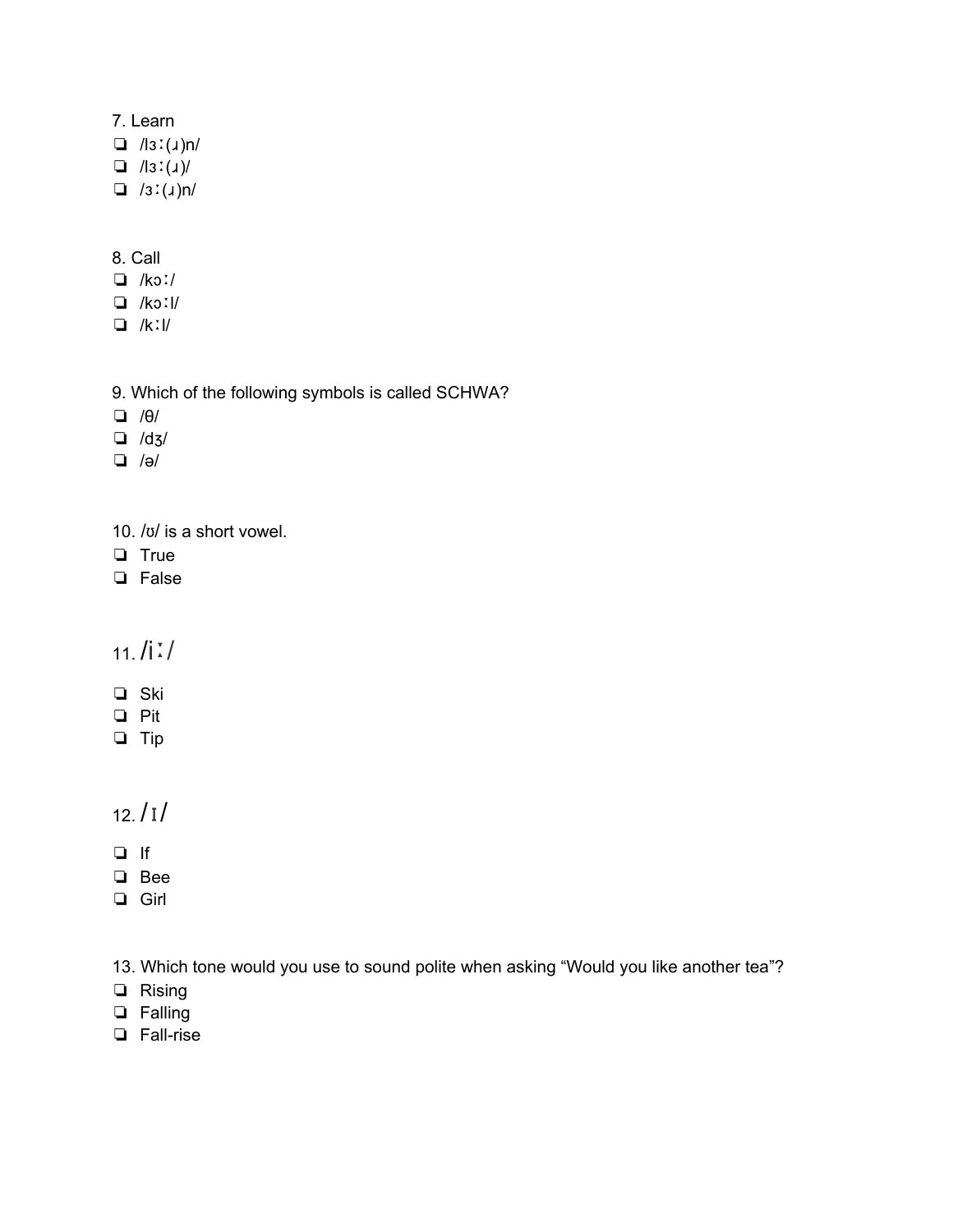- 14. When C is followed by Y, the C sound is…
- ❏ hard
- ❏ soft
- ❏ a vowel
- 15. Group
- ❏ /gɹuːp/
- ❏ /guːp/
- ❏ /gɹːp/

Correct Answers on final page.